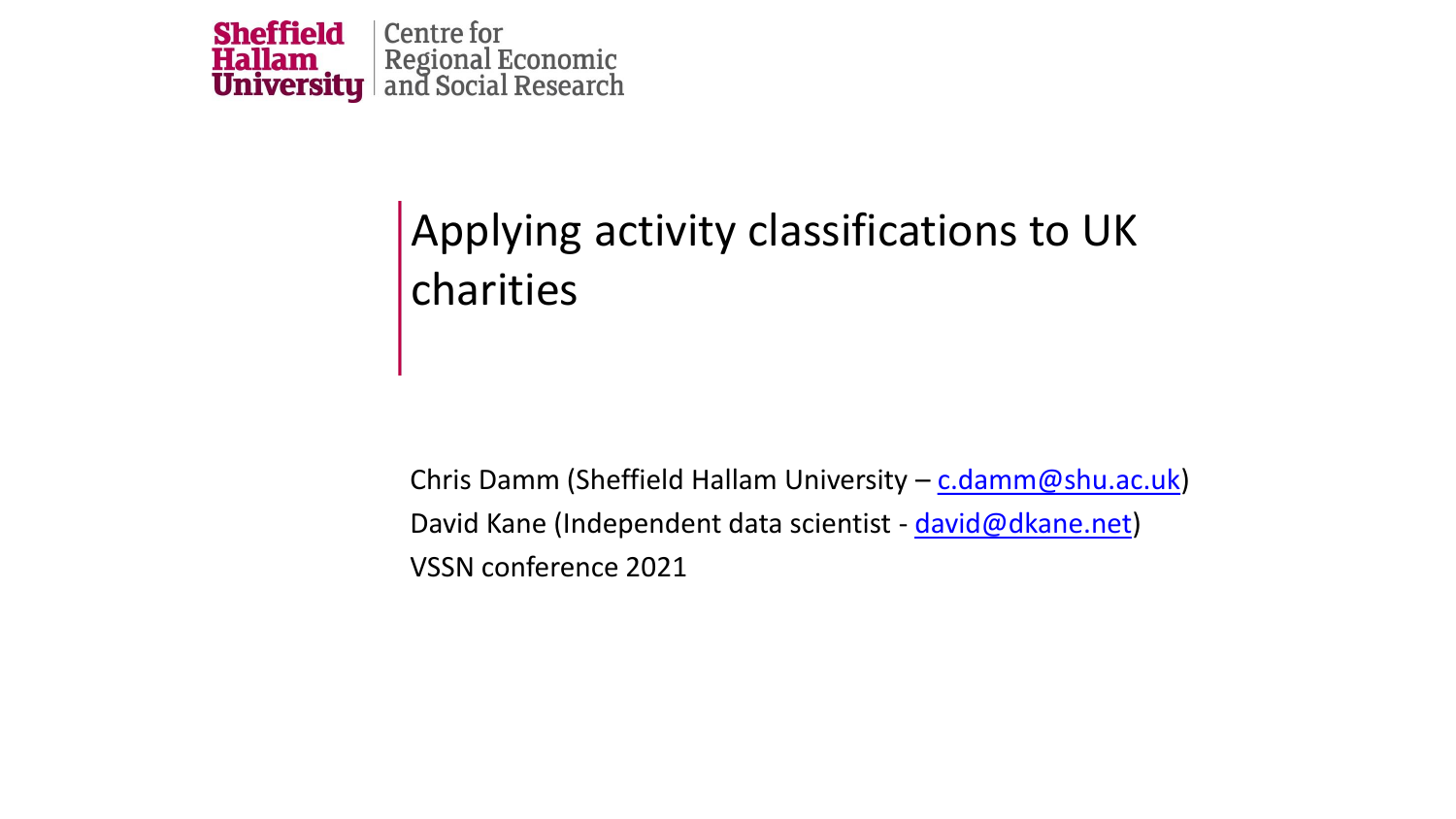## Project aims

- Develop a new classification system for UK charities able to better capture the full range of charitable purposes in the UK context.
- Develop an automated process for applying categories, based on the regulatory information available on each charity (such as its name, description of activities, etc.)
- Make the classifications, methods and code freely available under a commons licence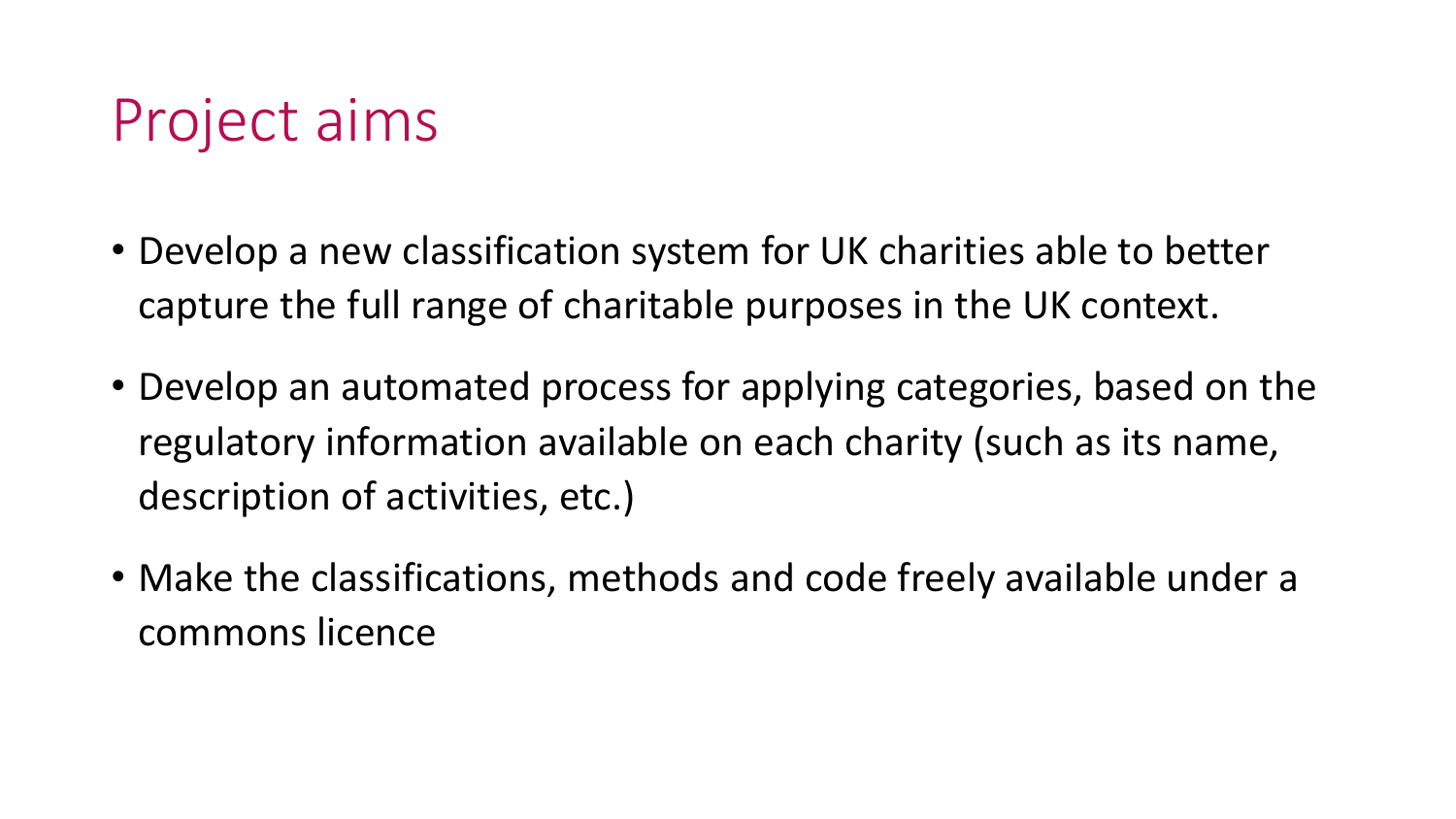# Why classify?

- Great diversity within the Voluntary Sector (Kendal and Knap, 1995)
- Organisations environment may by more shaped by their activity-area than their sector (Kendal, 2003)
- Classification and conceptualisation two sides of the same coin how VSOs differ as well as what unites them (Salamon and Anheier, 1992).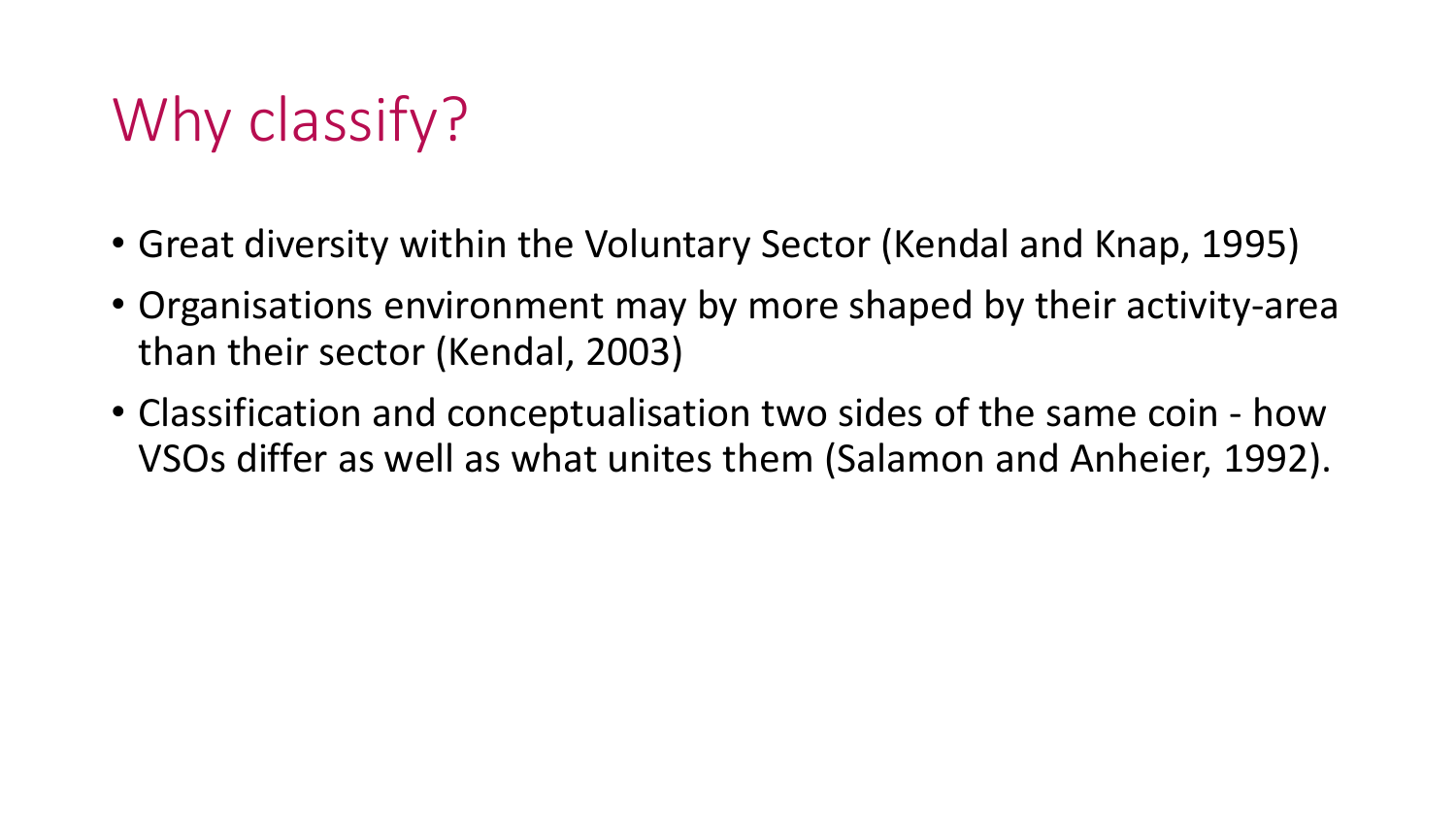### More specifically...

- Map 'supply and demand' geographically
- Help potential service users, members, collaborators, funder or donors find particular types of charities
- Sample from a sub-group for further research
- Include activity-area as a variable in quantitative modelling
- Help understand the 'shape' of the overall voluntary sector (would have been useful for the pandemic outbreak)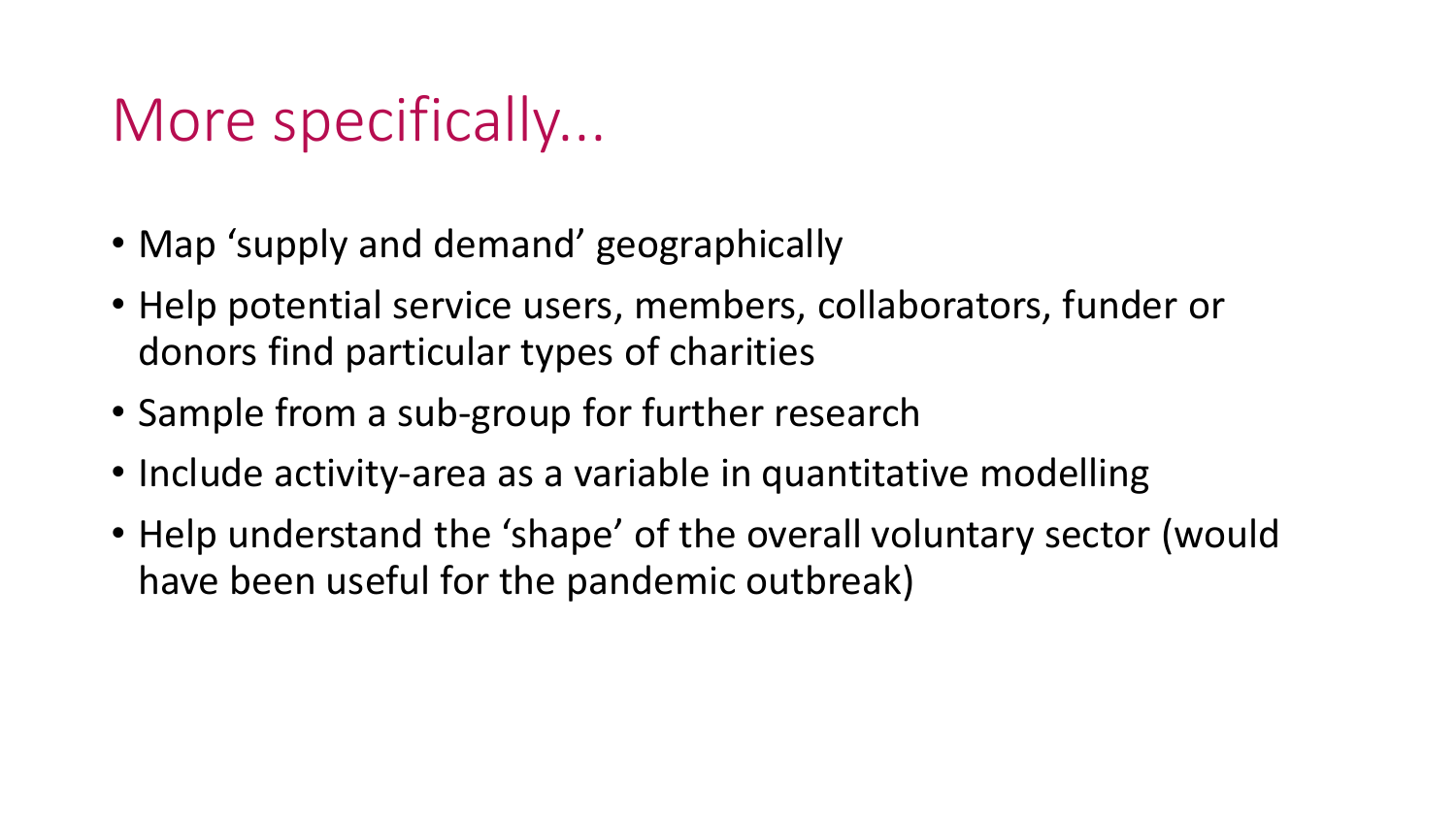## Why not to classify?

- Makes some groups visible and others invisible, inside 'other categories' or not covered at all (Bowker and Starr 1999)
- This can have implications for who gets resources (Barman, 2013)
- Can be quite a top-down process, imposing labels on others ('putting them in boxes')
- Being 'visible' might not be a good thing first step towards being 'governed' (Nickel and Eikenberry, 2015; Carmel and Harlock, 2010).
- We argue that some classification schemes are 'better' than others, or at least more useful to people acting in good faith
- Bowker and Starr (1999, p.326) argue in favour of 'flexible classifications whose users are aware of their political and organisational dimensions and which explicitly retain traces of their construction' and that 'the only good classification is a living classification'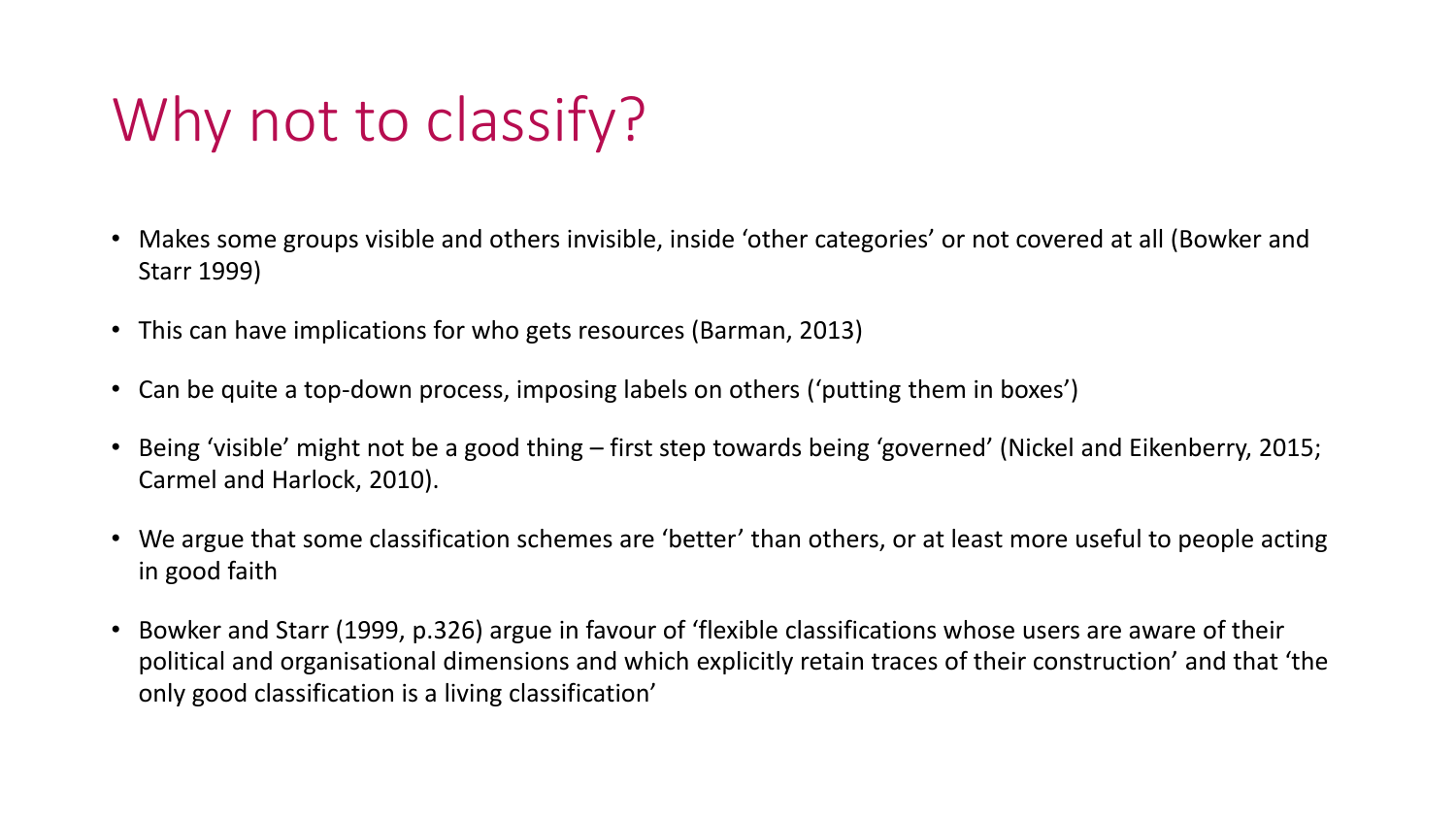# England and Wales classifications in the register of charities:

#### What does your charity do?

- General charitable purposes
- Education / training
- The advancement of health or saving of lives
- **Disability**
- The prevention or relief of poverty
- Overseas aid / famine relief
- Accommodation/ housing
- Religious activities
- Arts / culture / heritage / science
- Amateur sport
- Animals
- Environment / conservation / heritage
- Economic / community development /employment
- Armed Forces / emergency service efficiency
- Human rights / religious or racial harmony/equality or diversity
- **Recreation**
- Other charitable purposes

#### Who does your charity help?

- Children / young people
- Elderly / old people
- People with disabilities
- People of a particular ethnic or racial origin
- Other charities / voluntary bodies
- Other defined groups
- The general public / mankind

#### How does your charity operate?

- Makes grants to individuals
- Makes grants to organisations
- Provides other finance
- Provides human resources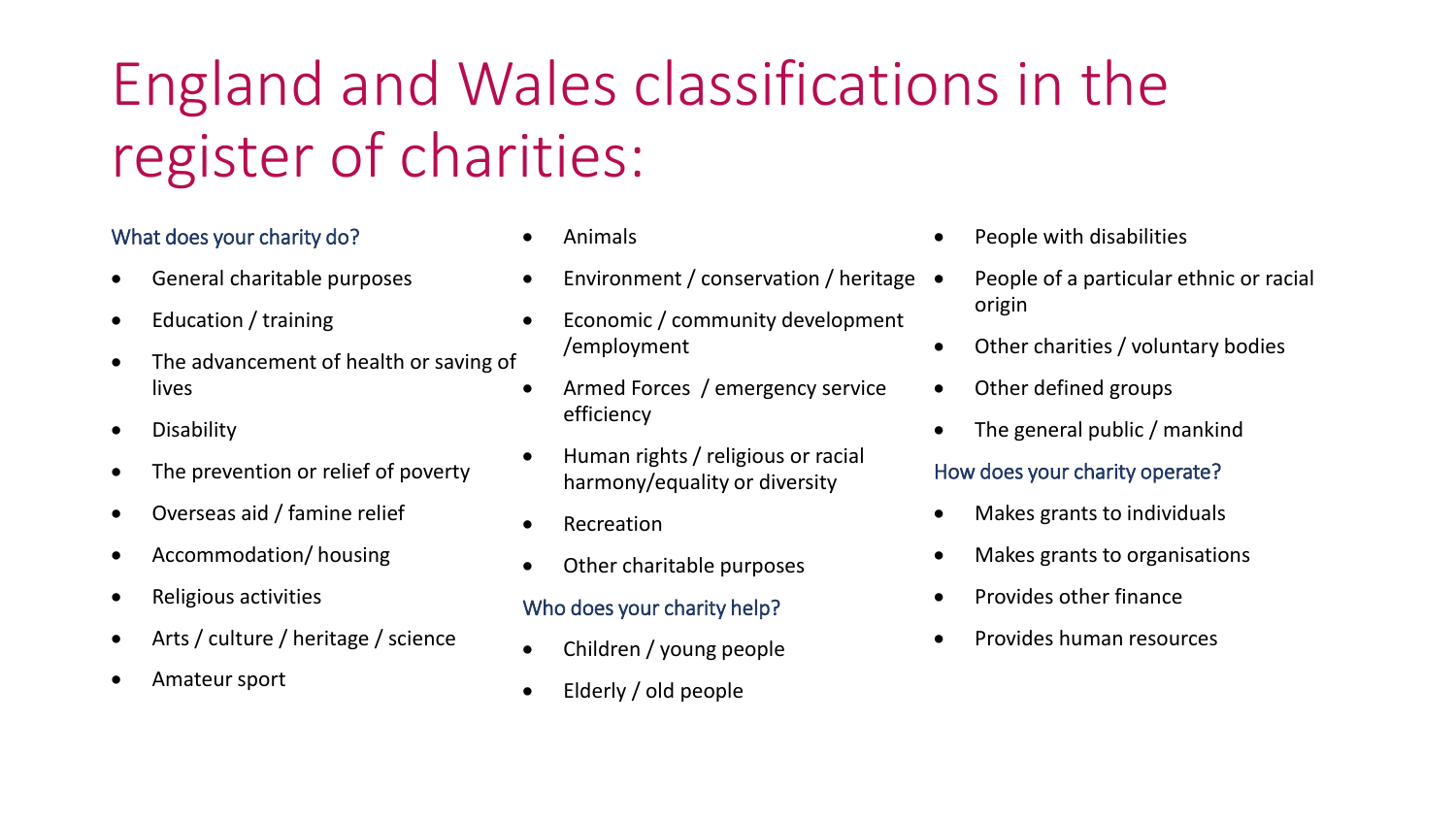#### Issues

- Charities self-select their categories and they are free to pick as many as they wish, which can allow quite peripheral inclusions, with no indication of which are most important.
- Some categories are very broad, including a 'general charitable purposes' category.
- More specific categories such as food banks, homelessness services or medical research are not included (though the CC are expanding their range of categories).
- There is overlap between the questions, which enables contradictions. Question one includes a 'disability' category, while question two includes 'people with disabilities'.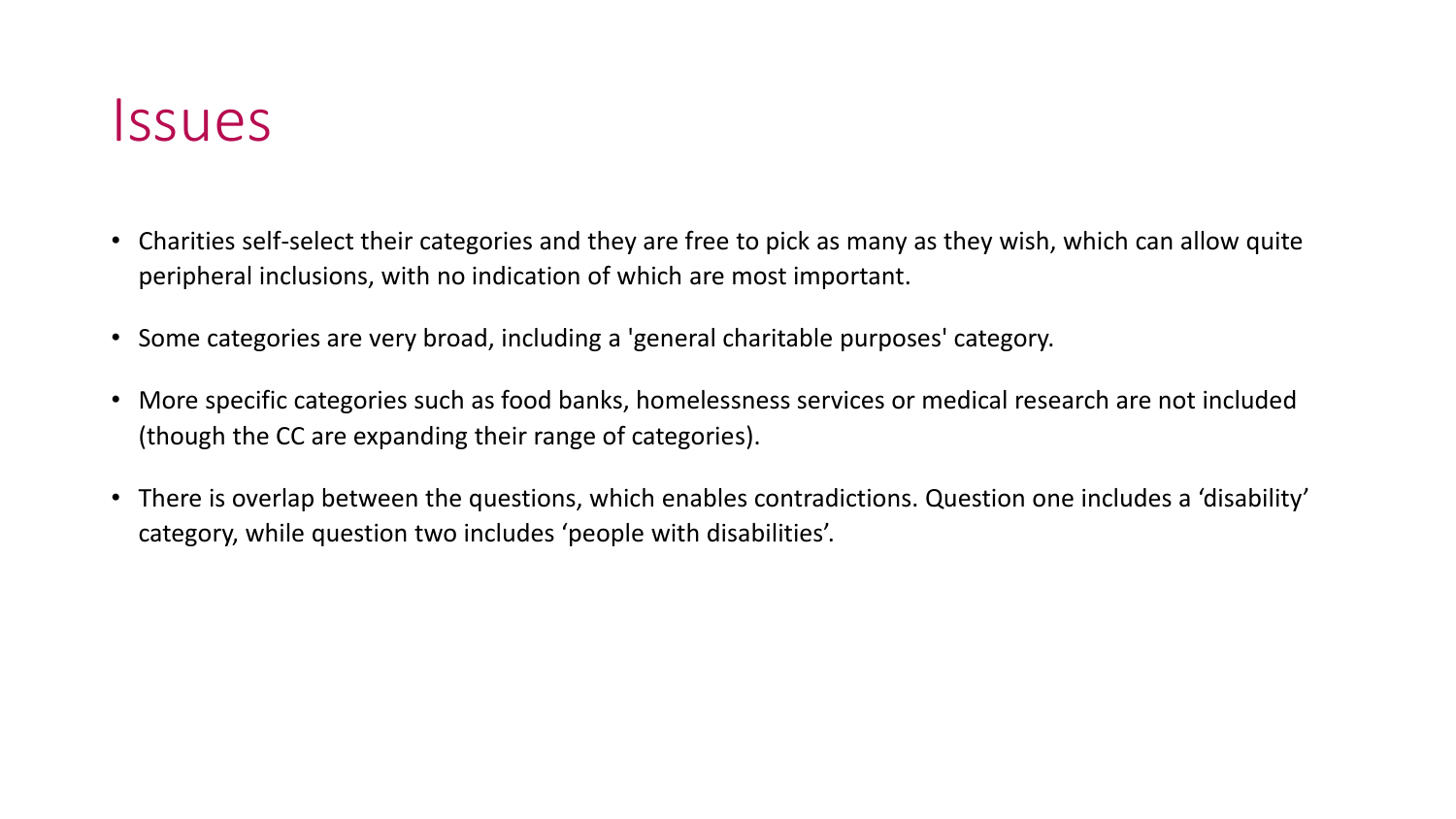

- The International Classification of Non-Profit and Third Sector Organisations (ICNP/TSO)
- Second iteration, developed as part of work with the UN to help account for non-profits as part of National Accounts.
- Designed to allow international comparison, so must work across national contexts

#### **Issues**

- Not tailored to the UK context
- Again, specific categories such as food banks, homelessness services or medical research are not included.
- Not collected routinely as part of charity registration or regulation
- Previous attempt to apply automatically (by David) a one-off and over a decade old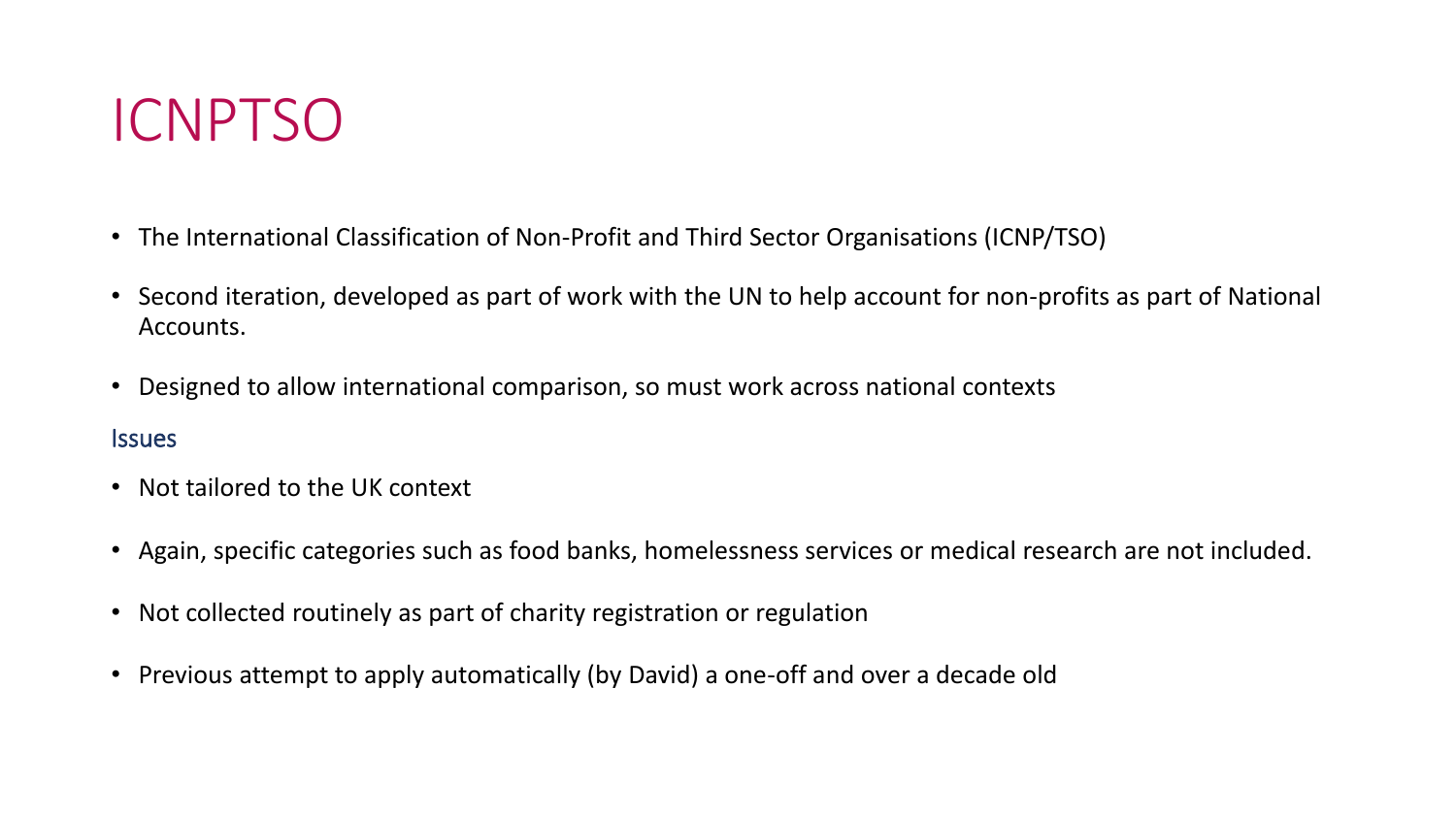## Methodology

Stage 1:

- Create a manually coded dataset (sample of UK charities)
	- Apply one ICNPTSO category per charity
	- Develop a bespoke system of UK charitable activity 'tags'
	- Apply as many 'UK-CATs' as applicable per charity

Stage 2:

• Create automated rules using code to assign the UK-CATs to all UK charities

Stage 3:

• Experiment with machine learning to automatically generate coding rules, to improve the process and automatically apply ICNPTSO categories (not the focus for this presentation)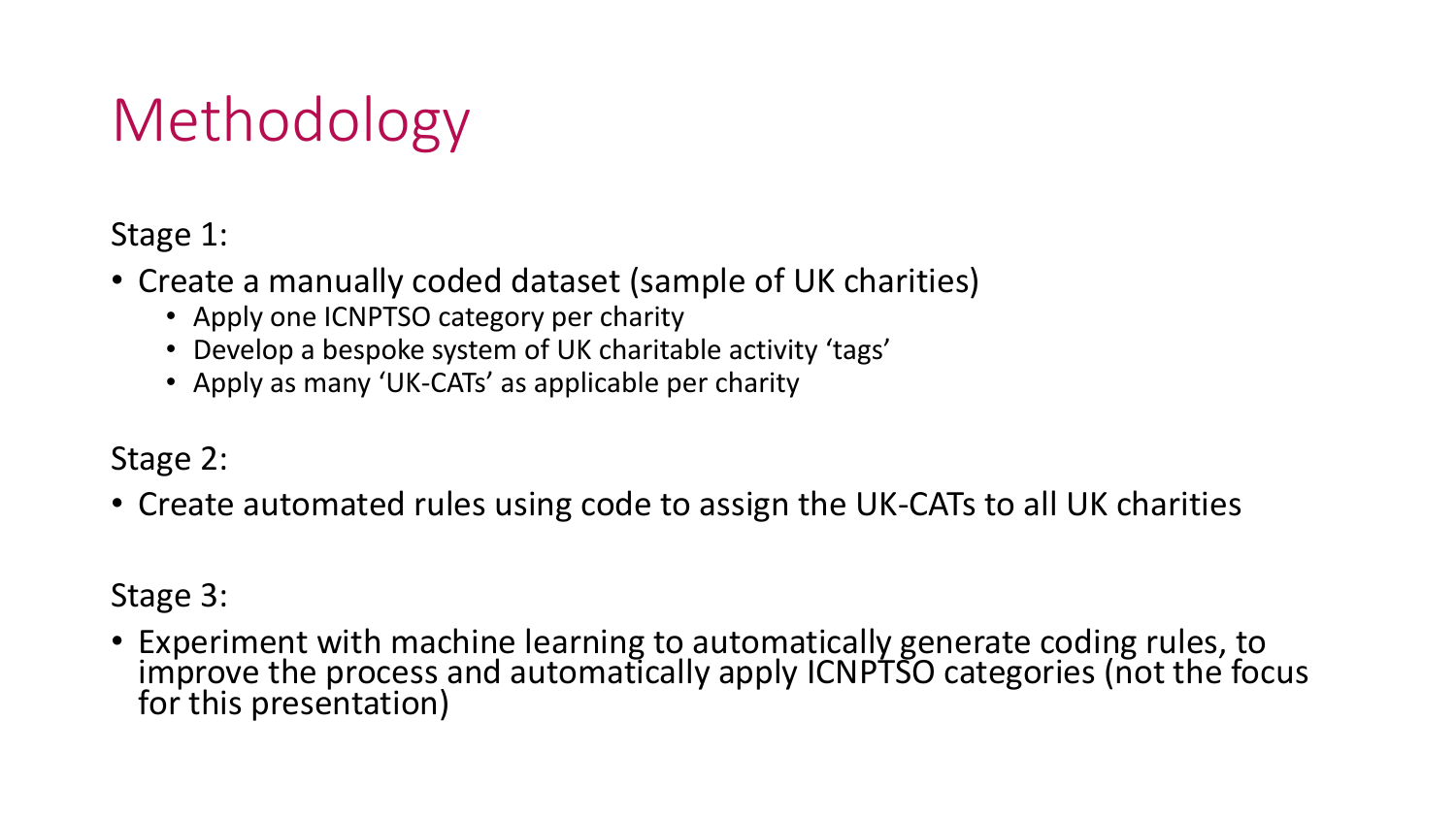## Manual classification

- Manually classified 4,203 charities, from across the UK, based on what they write about their activities or objects in their application for charitable status.
- Classification done by 4 different people weekly meetings to compare notes and agree principles and rules
- For each charity we added charitable activity / purpose 'tags'
- We developed these tags as we went along, comparing as a group and adding to the list when needed.
- Also incorporated some from other schemes
- The list of tags became the UK-CAT (UK classification of charitable activities), a list of 254 tags arranged into a hierarchy of 24 groups.
- Mostly achieved early on, but not a 'neat' process as some backwards revision was inevitable
- Also applied one ICNPTSO category per charity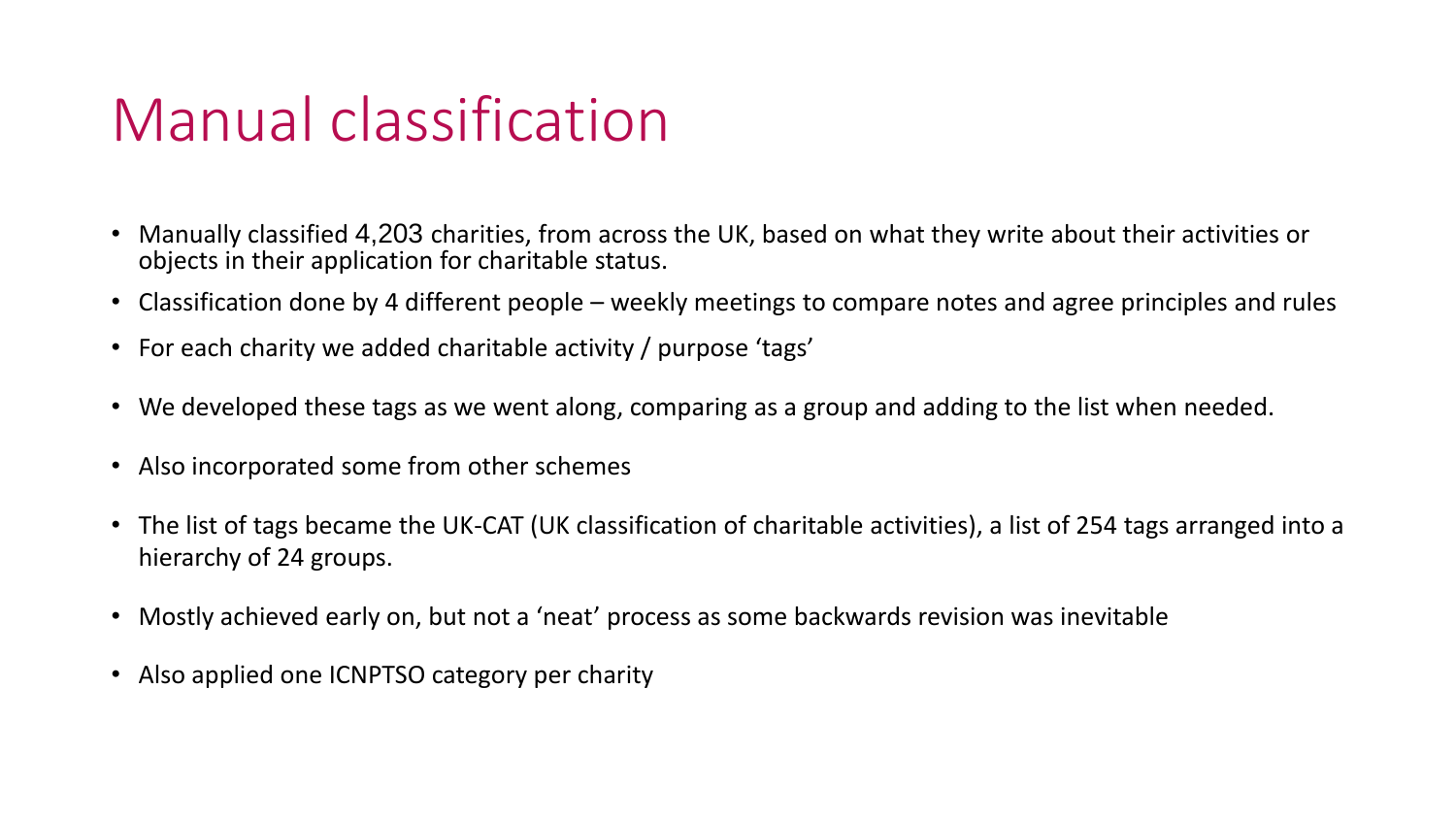### The UK-CAT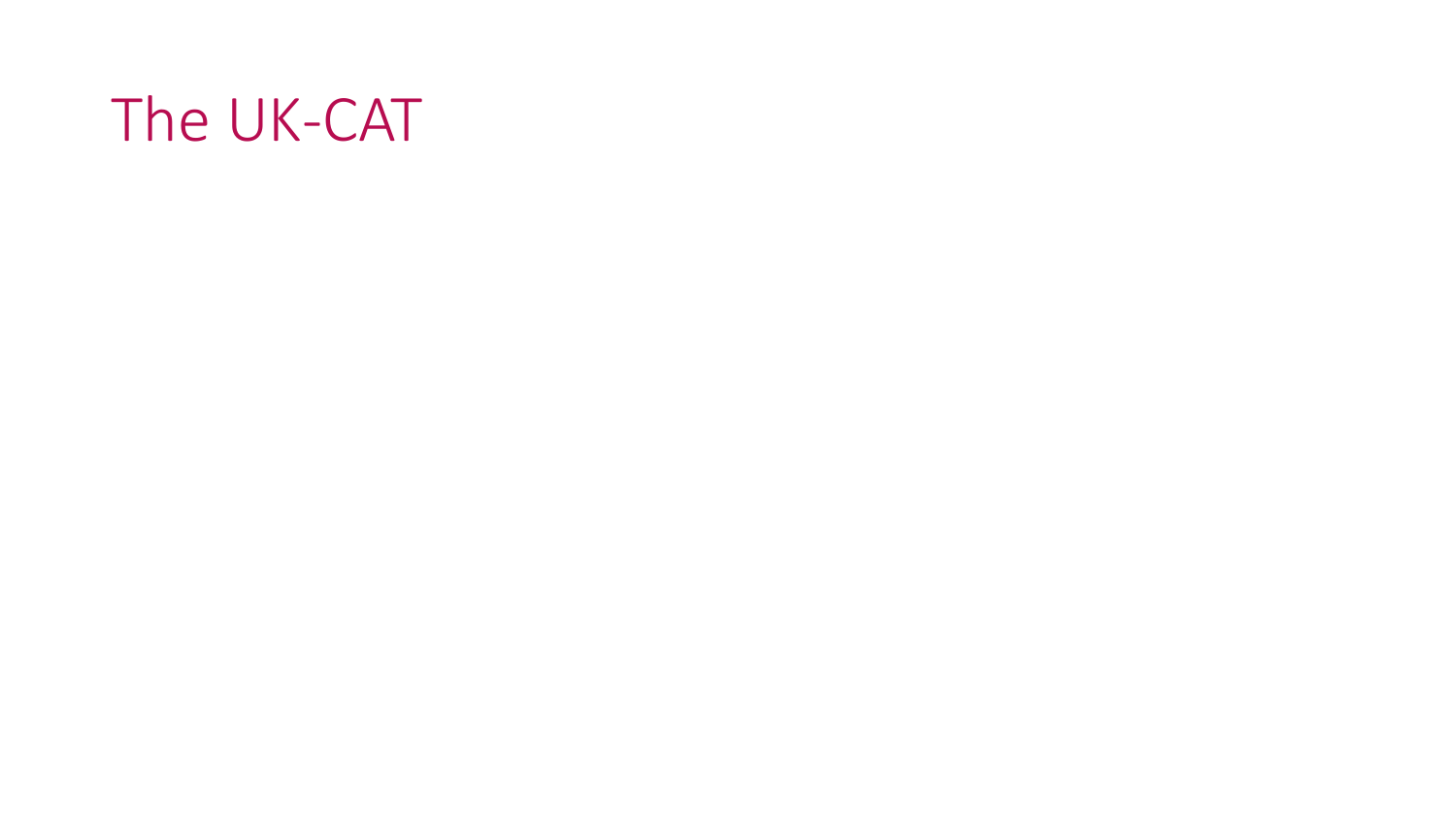## Stage 2: Automatic classification

- For each UK-CAT category, we developed a key word search rule to automatically apply the tag based on a charities' activities or objects.
- Used the manual dataset to provide word frequencies and to whittle down 'false negatives'
- At the same time, keeping a close eye on those being automatically classified to avoid 'false positives'

| <b>Classification category</b>            | Search terms ('regular expression')                                                          |
|-------------------------------------------|----------------------------------------------------------------------------------------------|
| Arts - Performing art - Choirs            | \b(choirs? choral chorus choristers singing singers?)\b                                      |
| Crime and Justice - Prevention and safety | \b(crime (prevention   reduction)   public<br>safety   (prevention   reduction) of crime) \b |
| Education - scholarships                  | \b(scholarships? bursar(y ies) grants for (student pupil)s?)\b                               |

Table 1: Example keyword search rules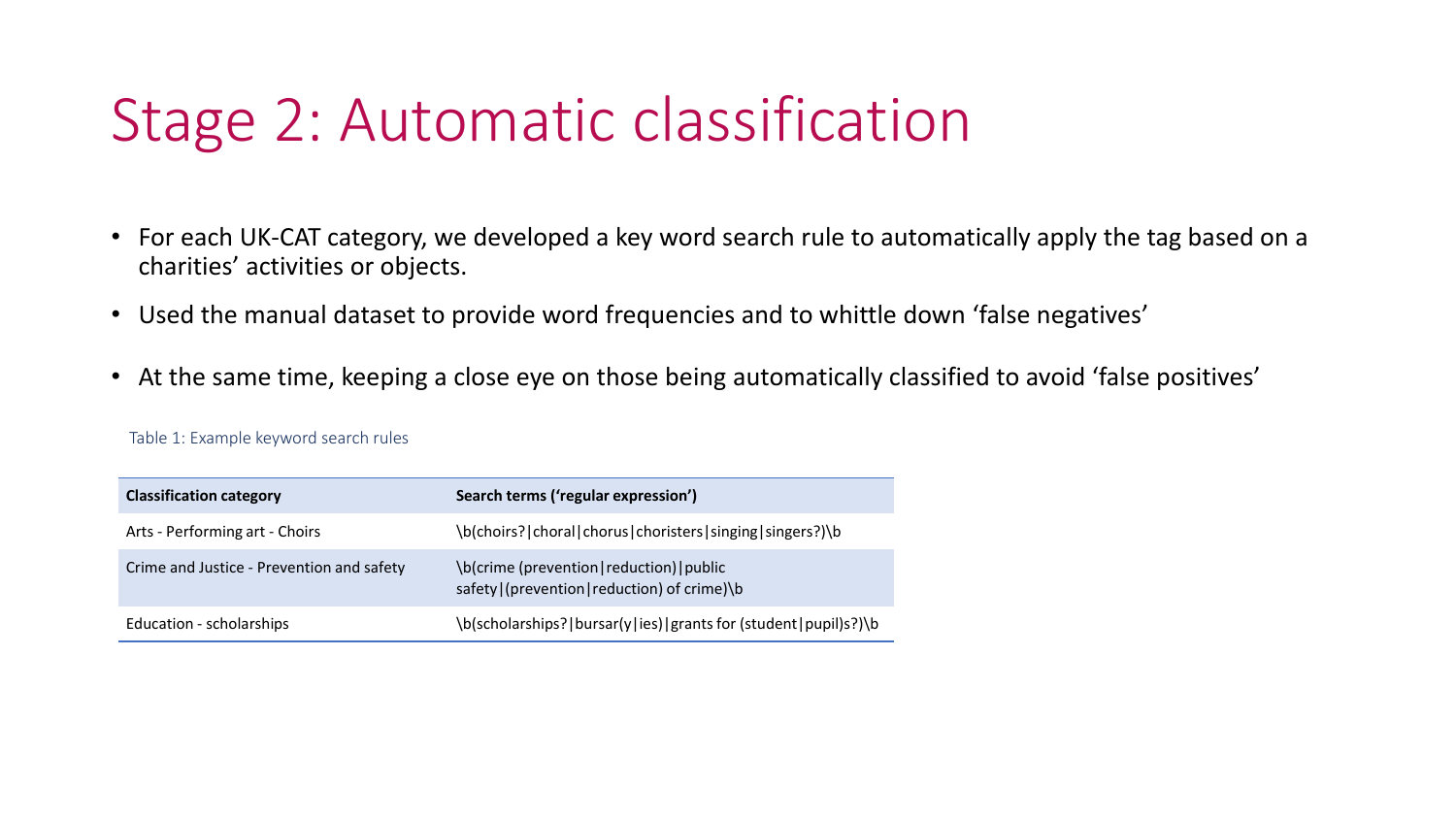## Results – how well did it work?

- Applying the key-word search rules to the dataset of 201,990 active charities resulted in over 805,837 matches across all 254 UK-CAT tags.
- General 'eyeball' suggests that the tags do a reasonably good job, but are less efficient / parsimonious than human researchers.
- We ran comparison using 50 manually classified charities and found a 'false negative rate' of 24 per cent (though this is probably quite a harsh measure for a number of reasons).
- Many more tags provided by the automatic sampling than the human sampling, but the proportion of these that are 'wrong' (true false positives) is small (~4 per cent).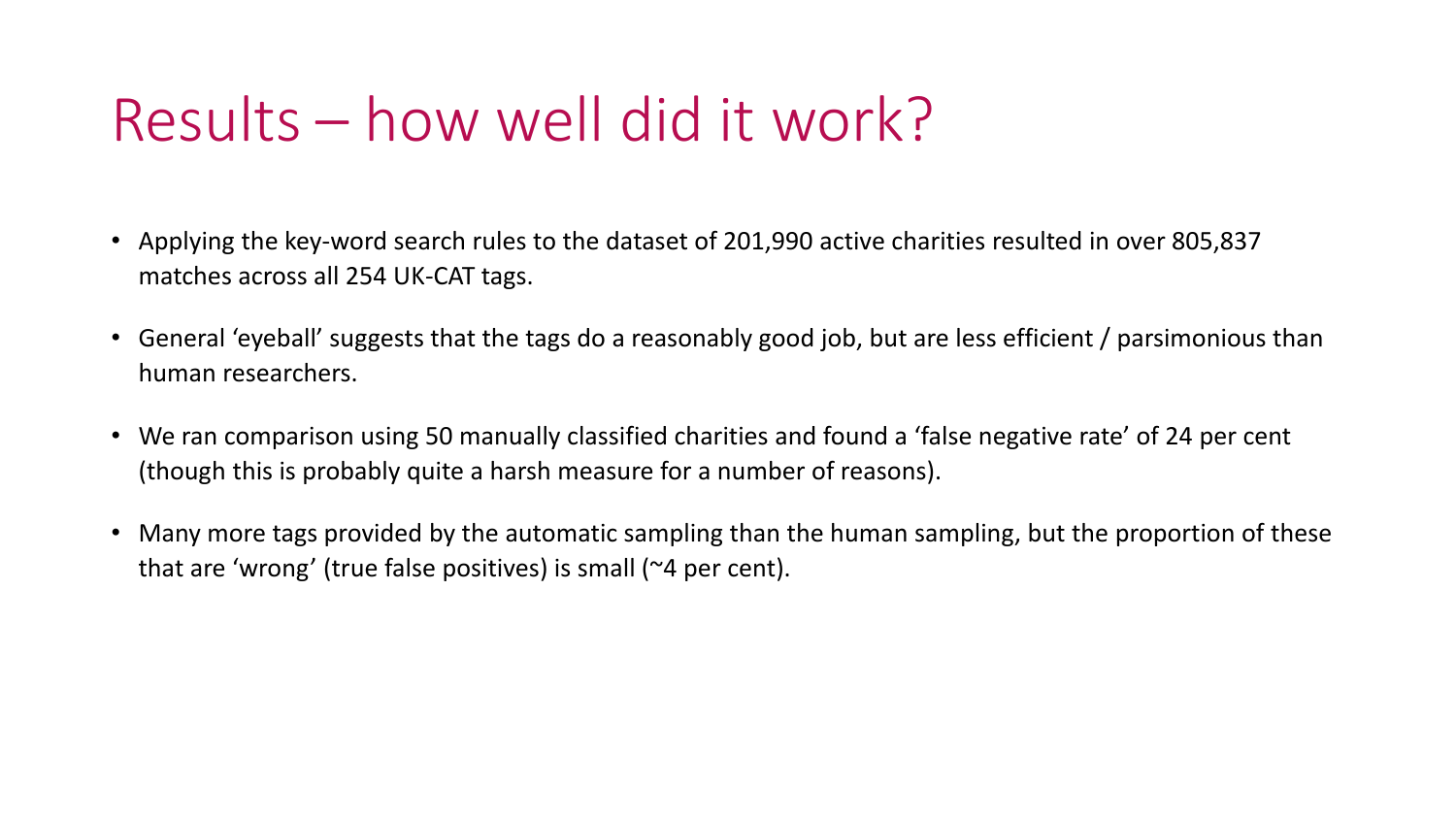## 5 examples and their automated 'tags'

#### Table 2: Example charities and their UK-CAT tags

| <b>Charity name</b>                             | <b>Activities</b>                                                                                                                                                                                                                                                                                               | <b>UK-CAT tags</b>                      |  |
|-------------------------------------------------|-----------------------------------------------------------------------------------------------------------------------------------------------------------------------------------------------------------------------------------------------------------------------------------------------------------------|-----------------------------------------|--|
| <b>Corporation of The High School of Dundee</b> | "The advancement of education."                                                                                                                                                                                                                                                                                 | Education, Schools, Secondary education |  |
| <b>Northampton Scottish Association Fund</b>    | "Providing charitable donation to local charities on an<br>annual basis"                                                                                                                                                                                                                                        | Associations, Charity and VCS support   |  |
| Craven police charity fund                      | "Supporting local causes in raising money"                                                                                                                                                                                                                                                                      | Fundraising, Emergency services         |  |
| The windfall centre limited                     | "The Windfall Centre is a not for profit organisation of<br>professsionals [sic] with expertise in the field of children's<br>and young people's health, welfare and development. We<br>provide therapeutic support to children and youung [sic]<br>people through the medium of play and creative activities." | Children, Young people, Health          |  |
| <b>1st Culter Rainbow Unit</b>                  | Promoting the instruction of girls of all classes in the<br>principles of discipline, loyalty and good citizenship.                                                                                                                                                                                             | Girls, Women, Citizenship               |  |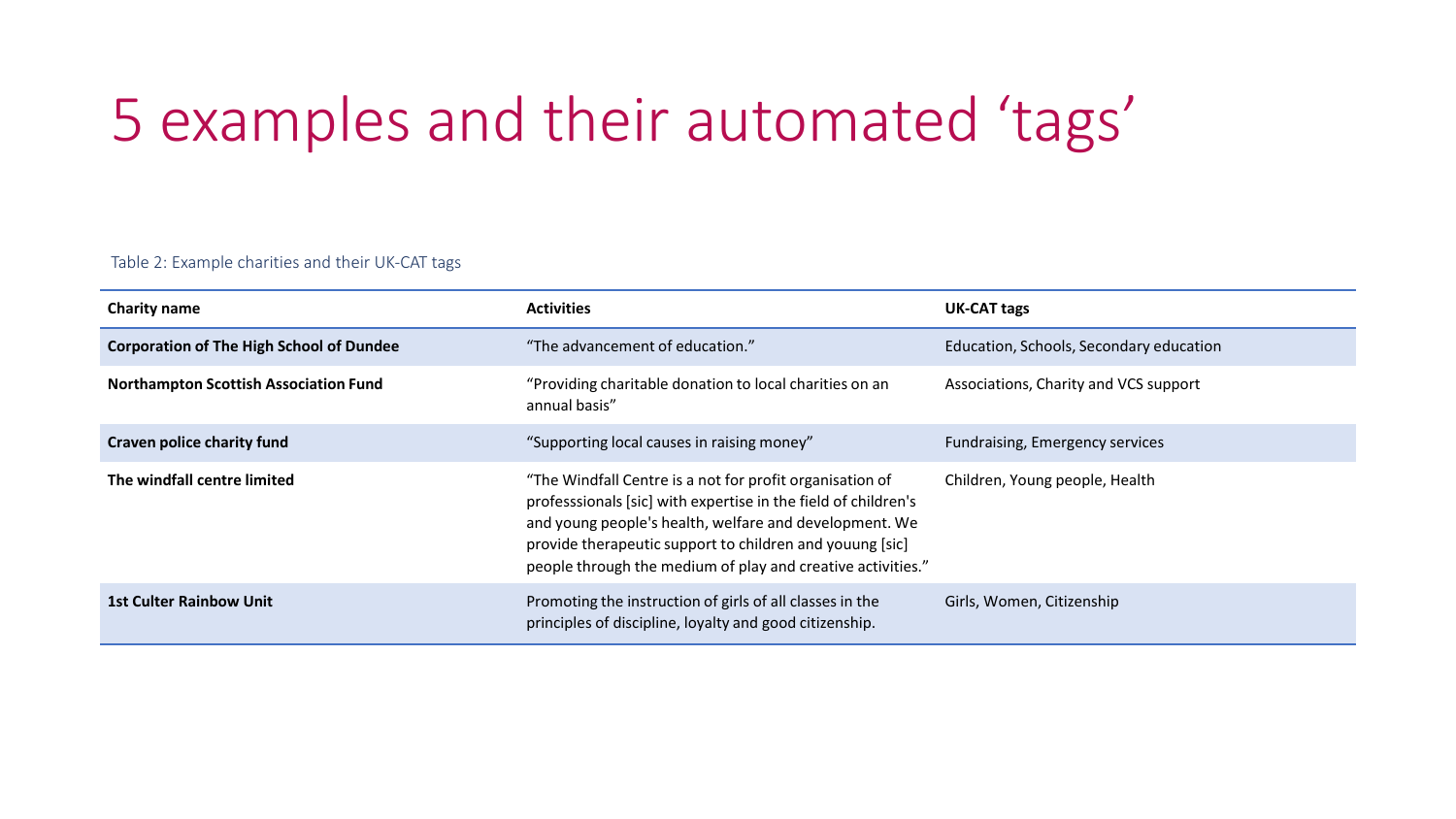## Tags per charity

- The mean and median number of tag matches per charity is four.
- 3.7 per cent have no tags. Issues include Welsh language, spelling errors, or insufficient detail.
- Possibly can be rectified by using information from the charity register to fill in some blanks.
- Some charities have loads of tags, especially when multi-purpose charities have very long activity descriptions

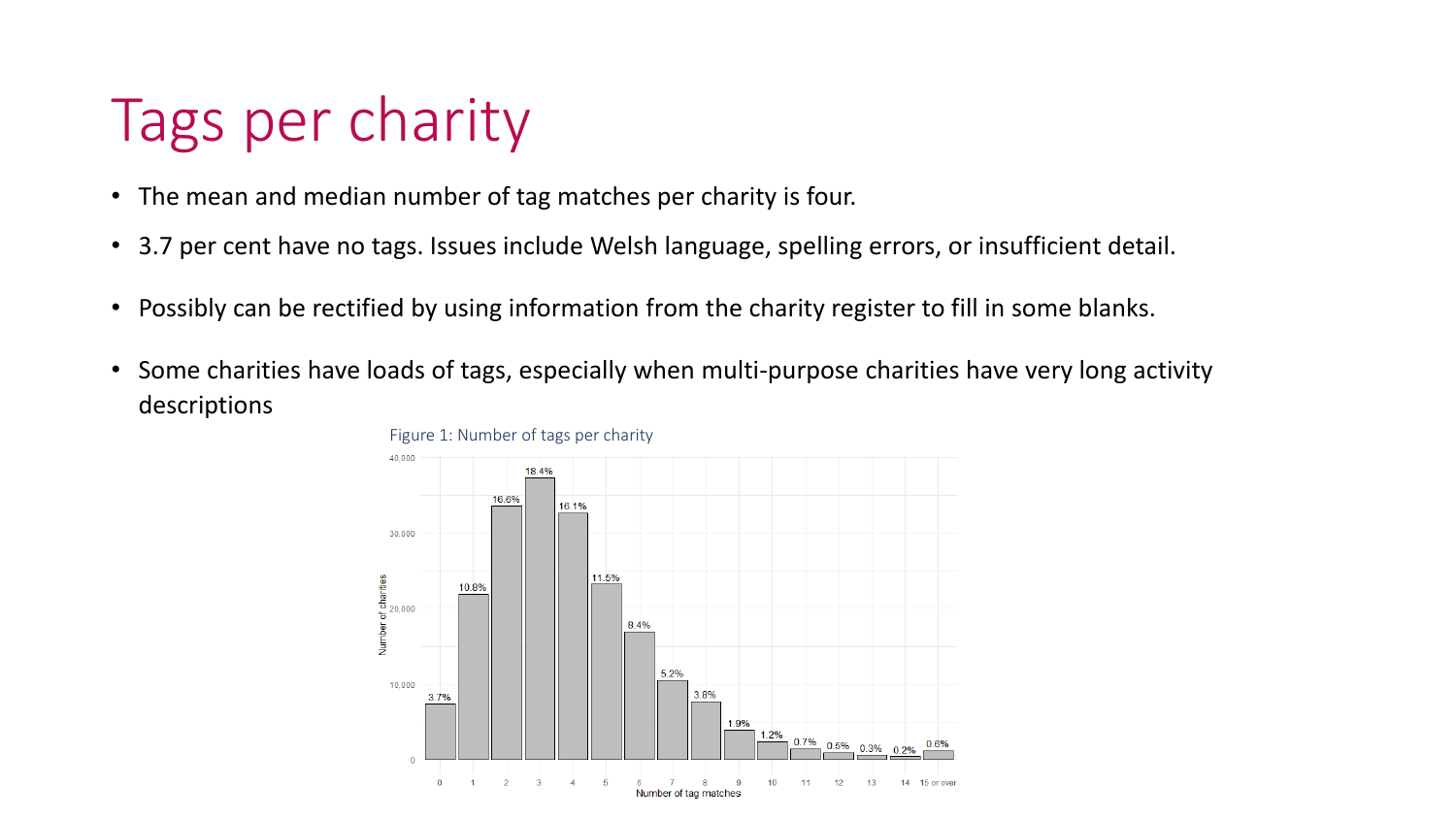## Charities per tag

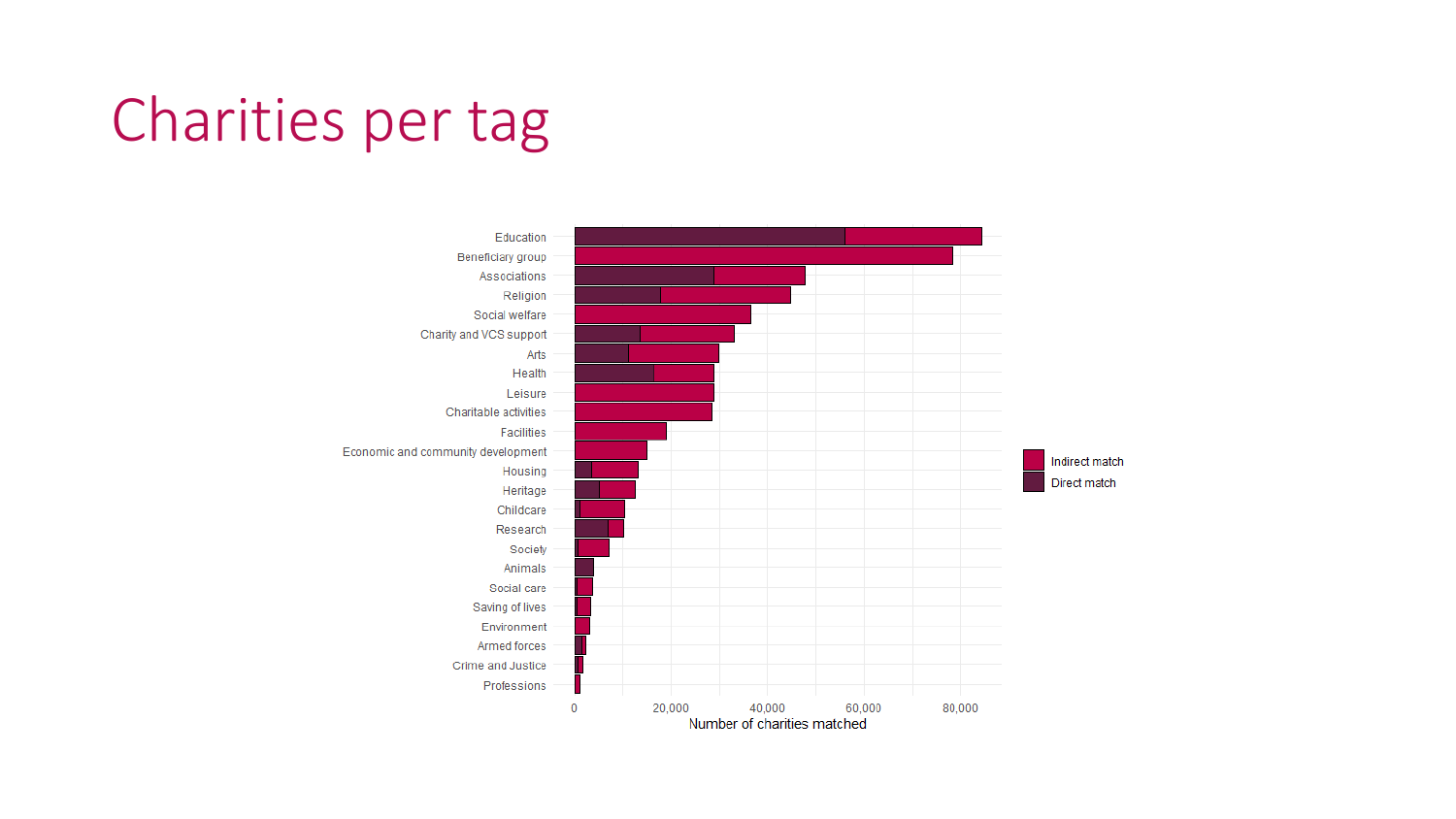# Most common individual tags (for English and Welsh charities)

Table 3: 20 most commonly applied tags

| Tag                     | <b>Matches</b> | <b>Percent of all charities</b> | Tag                        | <b>Matches</b> | <b>Percent of all charities</b> |
|-------------------------|----------------|---------------------------------|----------------------------|----------------|---------------------------------|
| Education               | 84,283         | 41.7%                           | Health                     | 28,953         | 14.3%                           |
| Beneficiary group       | 78,367         | 38.8%                           | Leisure                    | 28,944         | 14.3%                           |
| Associations            | 47,857         | 23.7%                           | Charitable activities      | 28,498         | 14.1%                           |
| Religion                | 44,763         | 22.2%                           | Children                   | 26,778         | 13.3%                           |
| Social welfare          | 36,580         | 18.1%                           | Church or place of worship | 22,671         | 11.2%                           |
| Charity and VCS support | 33,226         | 16.4%                           | Individual poverty         | 22,563         | 11.2%                           |
| Christianity            | 33,220         | 16.4%                           | Young people               | 21,725         | 10.8%                           |
| Schools                 | 31,367         | 15.5%                           | <b>Training</b>            | 20,472         | 10.1%                           |
| Arts                    | 29,867         | 14.8%                           | <b>Facilities</b>          | 19,019         | 9.4%                            |
| Religious activities    | 29,862         | 14.8%                           | <b>Grant making</b>        | 18,884         | 9.3%                            |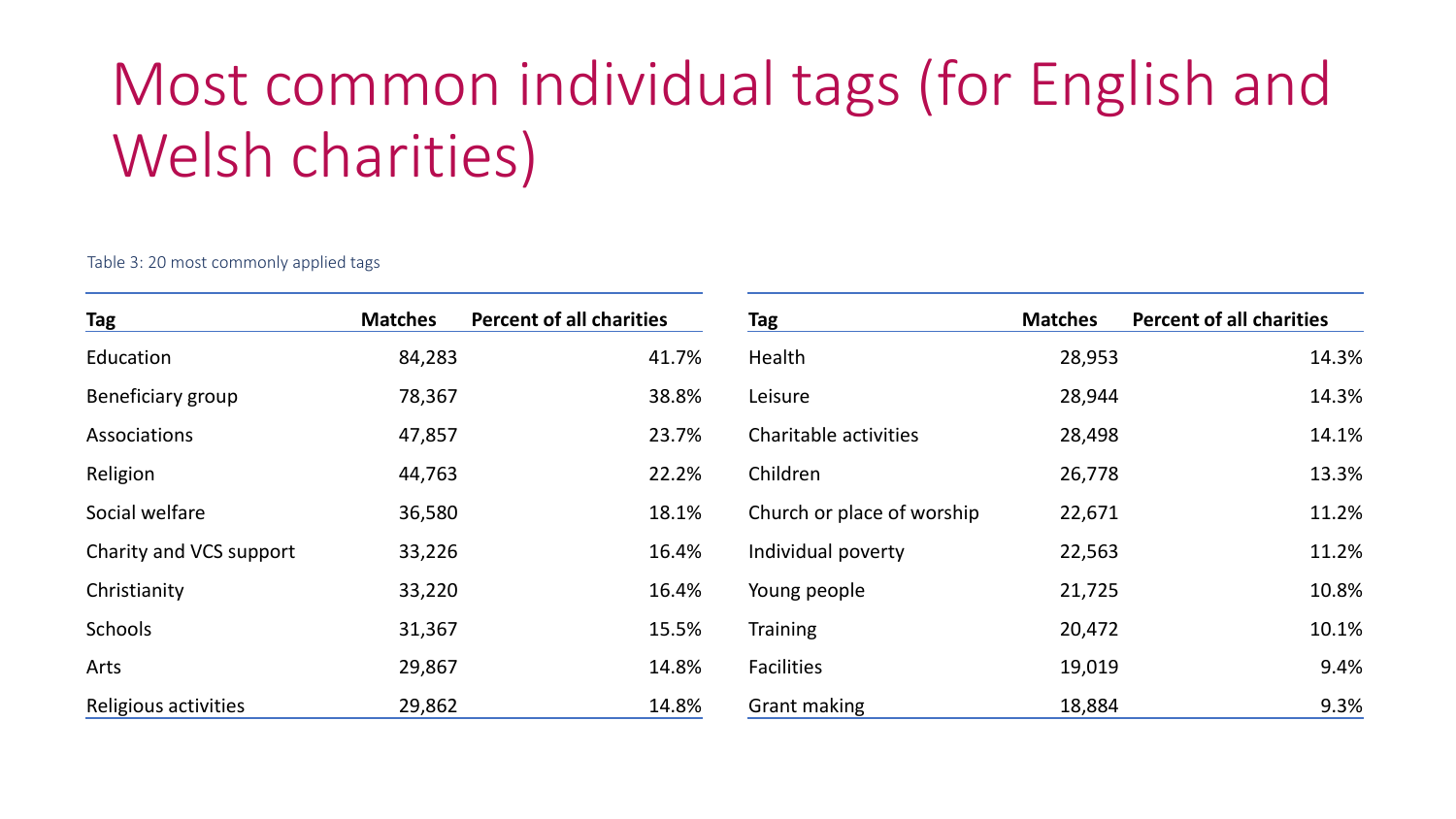### Not as common as expected?

- Animals (2.0%)
- Social care (1.8%)
- Environment (1.6%)
- Crime and justice (0.9%)
- Abuse (0.8%)
- Social enterprise (0.2%)
- Racial justice (0.1%)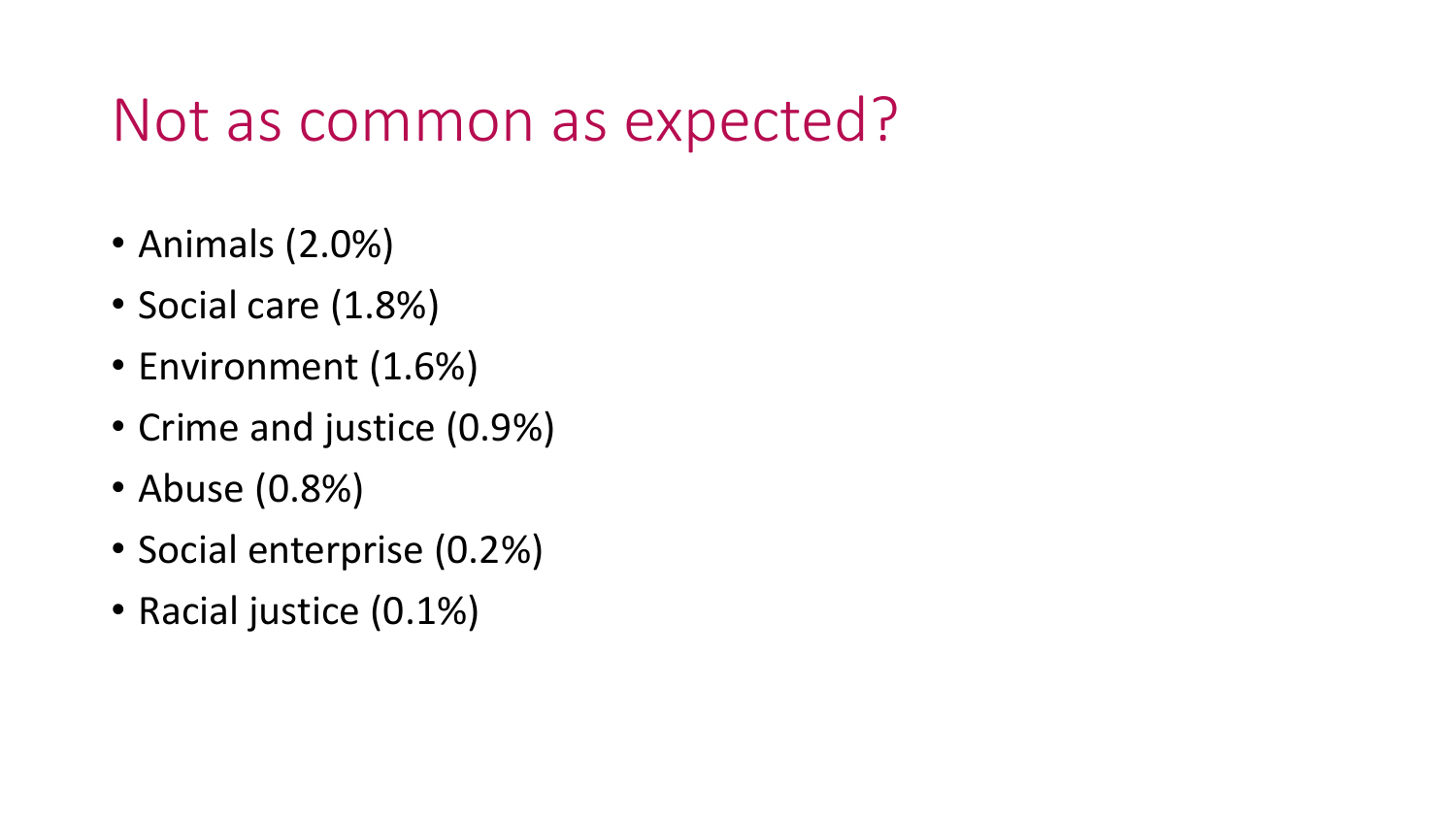#### Next steps

- Finalise analysis and reporting
- Make some amendments to the UK-CAT
- Proceed with machine learning for UK-CAT and ICNPTSO
- Share for others to use and improve